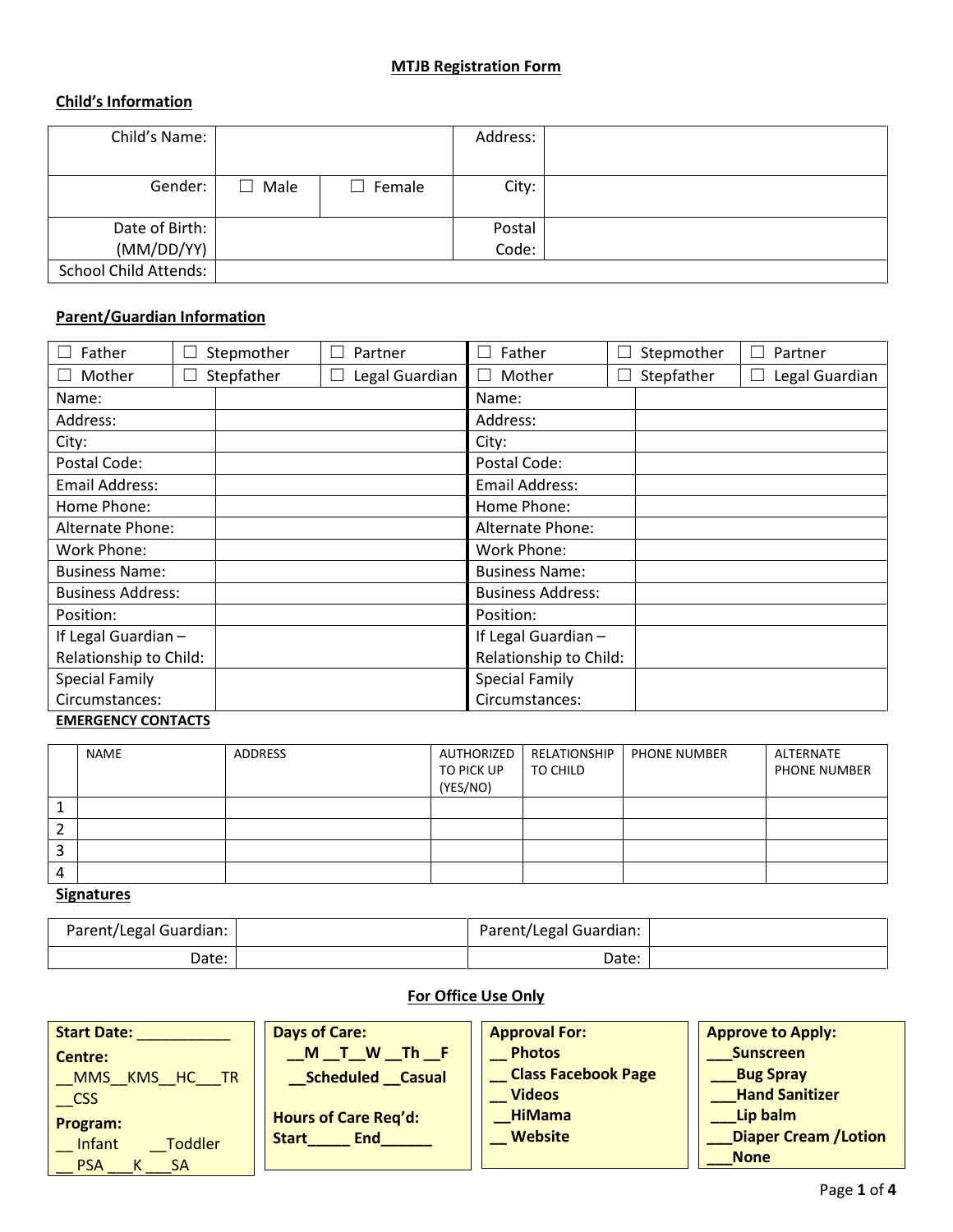# **Medical Information:**

| Doctor's Name | <b>Address</b> | <b>Phone Number</b> |
|---------------|----------------|---------------------|
|               |                |                     |
|               |                |                     |

\*\*NOTE - Immunization Record must be submitted prior to the child attending the program

| Immunization Record Included? $\Box$ Yes                | ∣ I No |
|---------------------------------------------------------|--------|
| Any reason to be exempt from immunizations? $\Box$ Yes* | ∣ I No |
| *If yes - then a Doctor's note must be submitted        |        |

#### **Allergies: (food, medication, environment)**

| Type of Allergy | Reaction to Allergen | <b>Treatment Medication</b> | Epipen Required? |    |
|-----------------|----------------------|-----------------------------|------------------|----|
|                 |                      |                             | Yes              | No |
|                 |                      |                             | Yes              | No |
|                 |                      |                             | Yes              | No |
|                 |                      |                             | Yes              | No |

**NOTE:** If an EPIPEN is required - An Emergency Plan Form must be completed in consultation with a regulated health professional and signed by the child's parent/guardian. Return the plan at least ONE WEEK prior to the child's start date. An EPIPEN must be available at the Centre at all times. Anaphylactic children may not attend without an EPIPEN or other type of epinephrine auto-injector.

An Individualized Plan for A Child with Medical Needs Form must be completed for any child with Medical needs.

#### **Health Concerns:**

Does your child have any conditions that may require medication attention?

# Special Conditions (i.e., seizures, bee stings, bleeding disorders etc.) Please Explain

Previous communicable diseases and conditions: (select all that apply)

| Chickenpox          | <b>Measles</b>  | <b>Whooping Cough</b> | <b>Fifths Disease</b> | <b>Hepatitis</b> |
|---------------------|-----------------|-----------------------|-----------------------|------------------|
| Tonsillitis         | <b>Mumps</b>    | <b>Meningitis</b>     | Hand, Foot & Mouth    | Asthma           |
| <b>Strep Throat</b> | Rubella         | Mononucleosis         | <b>Frequent Colds</b> | Impetigo         |
| <b>Diabetes</b>     | <b>Seizures</b> | Ear Infections        | Tubes in Ears         |                  |

Medications Required (be specific):

Do you have any physical or developmental concerns for your child?

 $\Box$  Yes\*  $\Box$  No

\*If Yes – Please explain: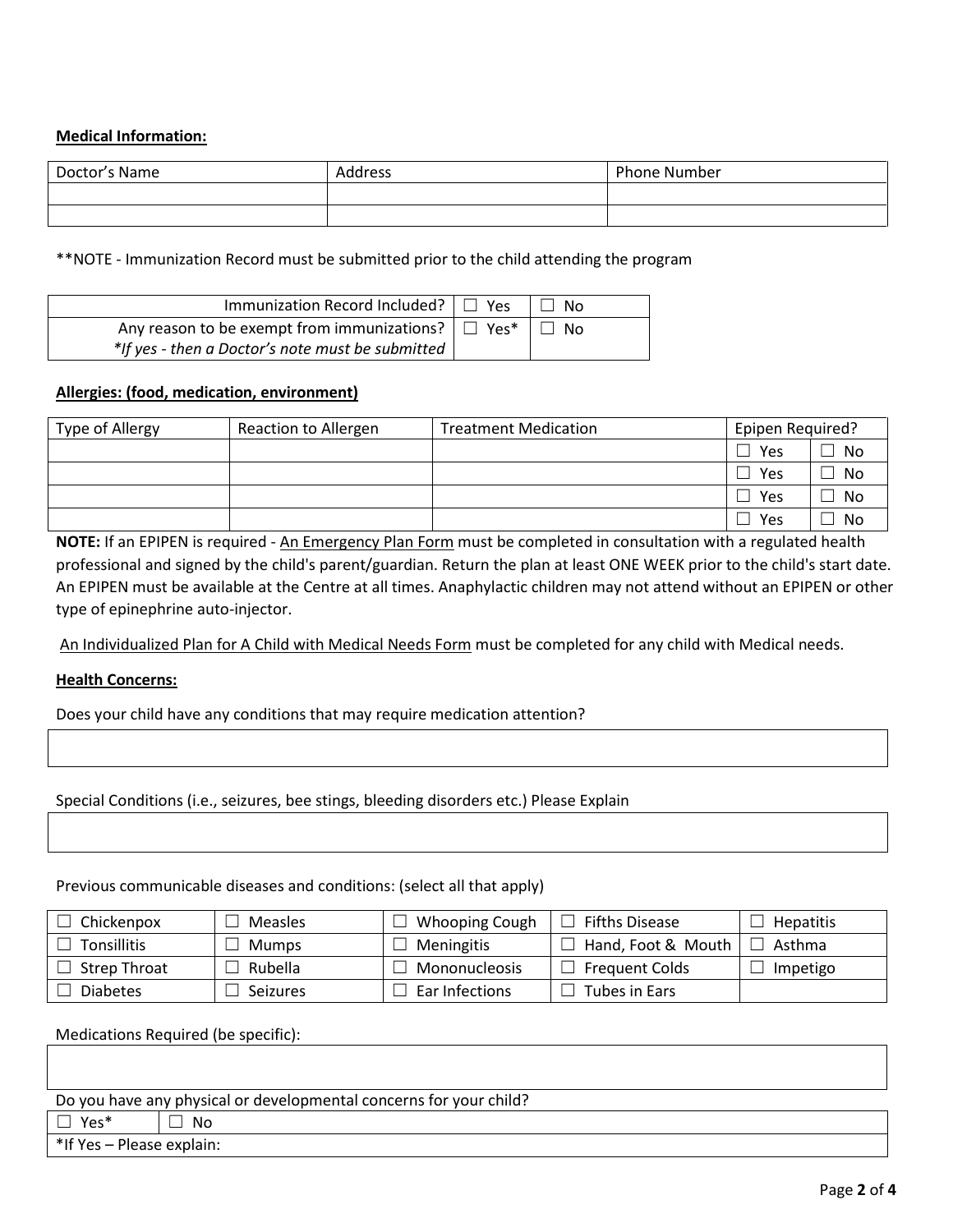#### **About your Child:**

Siblings:

| Name: | Age: | Name: | Age: |
|-------|------|-------|------|
| Name: | Age: | Name: | Age: |
| Name: | Age: | Name: | Age: |

Previous Childcare Experience (describe):

| Play Activities Enjoyed by your Child: |       |              |             |                            |             |                    |
|----------------------------------------|-------|--------------|-------------|----------------------------|-------------|--------------------|
| Outside Play                           | Music | Pretend Play | Electronics | <sup>1</sup> Arts & Crafts | <b>Tovs</b> | <b>Active Play</b> |

Your child's favorite toy:

|  | Pets at home? |  |
|--|---------------|--|
|  |               |  |

 $\Box$  Yes  $\Box$  No  $\parallel$  \*If yes – Pets Name(s):

| Your child's favourite food?                           |               |        |
|--------------------------------------------------------|---------------|--------|
| Do you consider your child to be a picky eater?        | Yes           | No.    |
| Do you consider your child to be a good eater?         | l l Yes       | No.    |
| Do you have concerns about your child's eating habits? | $\vert$   Yes | ∣ I No |

Does your child have specific requirements with regard to diet, rest or exercise?

How would you describe your child's personality?

Does your child have any fears you are aware of?

What is your method of guidance? (i.e. Talking with child, time outs, distraction etc.)

#### **Infant to Preschool:**

Describe your child's sleeping and napping routines? (favourite toy, blanket, soother, need back rubbed?)

☐ Yes ☐ No

Is your child toilet trained? What toilet words does your child use (i.e. pee, poop, bum):

Comments (anything else we should know about your child)?